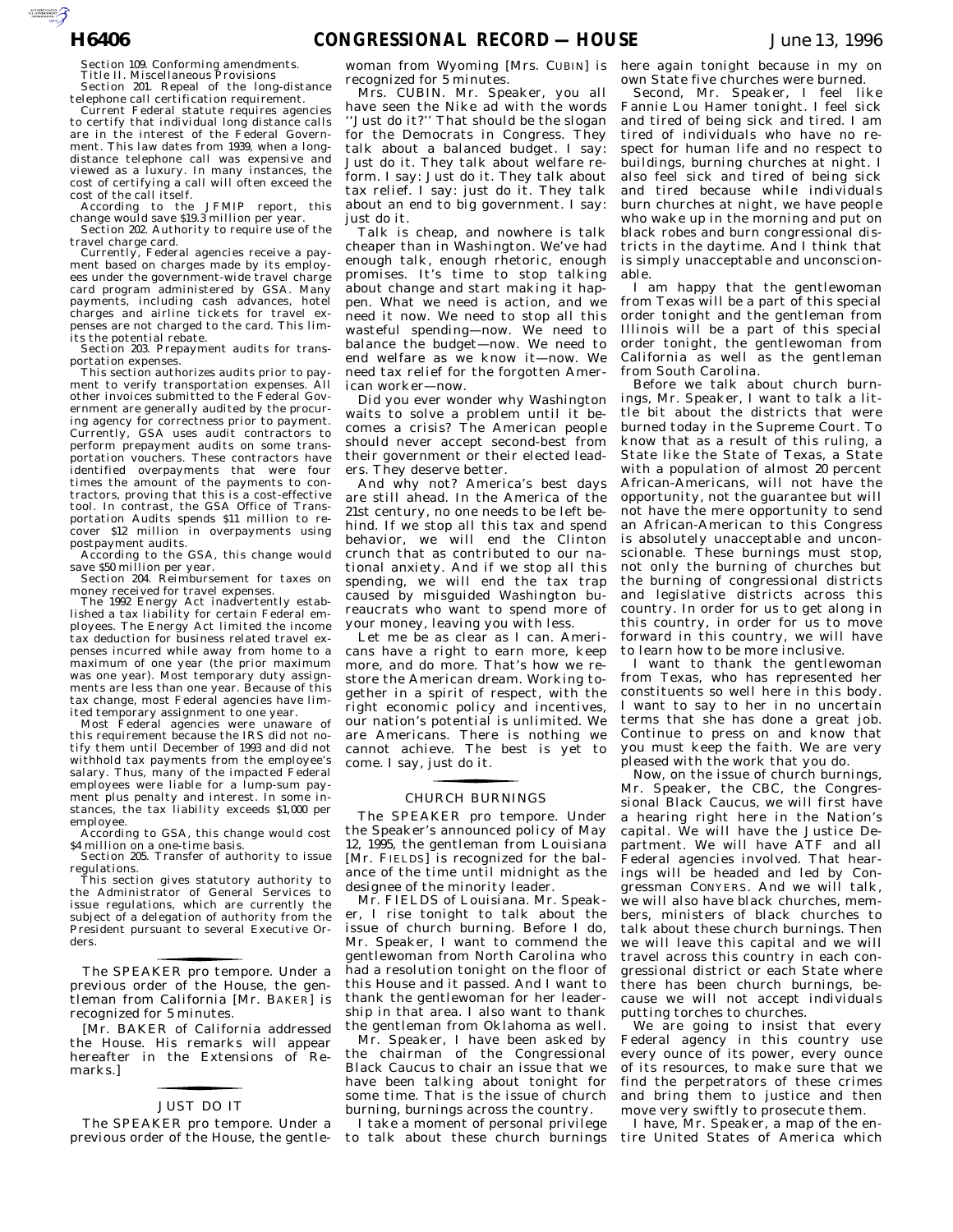gives you some sense of church burnings across the country. Before I yield to my colleagues who have joined me here tonight, I want you to see, I want Members of the House to see how this proliferation of church burnings is taking place all across this country.

Utah, the State of Utah, one church burning; Colorado, one church burning; State of Arizona, one church was burned. Even the State of New Mexico had a church burning.

Texas, the distinguished gentlewoman from the State of Texas, not only have they burned the districts, the congressional districts in the State of Texas, but two churches, two black churches were burned in the State of Texas as well, which is absolutely, positively unacceptable and we must insist that every Federal agency that has anything to do with investigations do everything possible to find the perpetrators of these crimes.

The State of Oklahoma, one church; even the State of Illinois, the gentleman from Illinois who is here tonight, a church was burned in his States. The State of Tennessee, which leads the whole Nation in terms of church burnings, six churches were burned in the State of Tennessee; five in the State of Louisiana; three in the State of Mississippi; five in the State of Alabama; one in the State of Georgia; five in the State of South Carolina, the gentleman who is here tonight, five churches were burned, many of them were in his congressional district; three churches in North Carolina; one in Virginia; two in Maryland; one in the District of Columbia; one in New York; and one in Pennsylvania.

And then to know that in Oklahoma, which is the most recent church burning, when we were debating tonight, we were debating on this floor about church burnings, to wake up the next morning and learn that a church was burned in the State of Oklahoma, it absolutely irks Members of this Congress, particularly Members of the Congressional Black Caucus.

I want to thank the Members who decided to come here tonight at the wee hours of the night because this is an important issue. I want the Members of this congress to know that the Congressional Black Caucus will not sit idly by and allow individuals to burn churches and get away with it. We are going to insist that every Federal agency that we have under the control of this Federal Government do everything that is humanly possible to find the perpetrators of these crimes, bring them to justice and then prosecute them to the fullest extent of the law.

Mr. Speaker, I yield to the gentleman from Illinois [Mr. JACKSON], who has been participating in these special orders for some time, and also to the gentleman from South Carolina and the gentlewoman from Texas and the gentlewoman from California as well.

#### $\square$  2330

I yield to the gentleman from Illinois.

Mr. JACKSON of Illinois. I want to take this opportunity to thank my distinguished friend from Louisiana, the distinguished gentleman, CLEO FIELDS; and you, Mr. Speaker, for allowing us the privilege and this opportunity to address the House during this special order.

Anyone who might have misunderstood what happened in the 1994 elections should have clearly been set straight on the 23rd of January 1995. That day, in the ornate hearing room in the House Committee on Rules, the victorious Republicans, our colleagues on the other side of the aisle, removed a portrait of former Representative Claude Pepper of Florida, a renowned white, liberal Democrat, and certainly that was understandable because the Republicans certainly have the right to change pictures in various committee rooms to reflect their new majority. But what tickled me about this was that the new Republican committee chairman, Mr. SOLOMON of New York, distinguished colleague of ours from New York, had ordered the Pepper portrait to be replaced by another Democrat, the late Howard Smith of Virginia, a last-ditch segregationist in many of his years as Committee on Rules chairman, one of the most powerful opponents of civil rights legislation of the sixties.

And so I am here today to really join my colleague from Louisiana, my colleague from California, my colleague from Texas, and my colleague from South Carolina really to say that we are sick and tired as well of being sick and tired, sick and tired of having our churches burned at night, sick and tired of having our districts burned during the daytime, and what is left? Without political representation here in this institution to protect our rights in the society beyond Washington, with this whole motion and movement towards States rights, we are looking at the same kind of climate that we witnessed during the Tilden-Hayes Compromise of 1877.

I spoke not long ago at a high school to some students who at the end of my presentation stood up and asked the question, they said, ''Representative JACKSON, what's the difference between a Democrat and a Republican?''

And I tried to say Democrats fight for jobs, they fight for opportunity, they make room for more people, and Republicans tend to be pro-business. But one of the young people said, ''But wait a minute. I've heard Democrats on the floor argue on both sides of that issue.''

And so in 1877 what we really had was two parties with one assumption. Demopublicans, they called them, and Republicrats; they really conspired. We call it States rights, we call it more access to resources in our communities by the States, and they began shifting more resources to the States, and by 1896 they had stacked the Supreme Court kind of, if you will, a Clarence Thomas court, a kind of Scalia court,

and then we got Plessy versus Ferguson. We had 22 African-Americans in the U.S. House of Representatives between 1863 and 1896, and after they stacked the Supreme Court, black robes, not white sheets who burn churches, but black robes who burn districts by day; by 1901 there were zero blacks in this institution, and I believe it was our late colleague from Illinois, Mr. DuPriest, who stood in this well and gave a speech: We will rise again like the phoenix, we will be back. And then it is not until the 1954 Brown versus the Board of Education decision that allowed the principle of equal protection under the law to be extended to the States in the form of a 1964 Civil Rights Act, a 1965 Voting Rights Act, and after three different reapportionments, the 1970 census, the 1980 census, the 1990 census. African-Americans in this body are now finally achieving comparable numbers to those numbers that they had at the turn of the century. And now we are looking at Supreme Court decisions once again that are consistent with Plessy versus Ferguson, and it is really unfortunate in 1996 that Mr. Thomas is leading the voting rights cabal.

I also rise this evening to stand with my colleagues and to join the gentlewoman from North Carolina [Mrs. CLAYTON] and the gentleman from the other side of the aisle, Mr. WATTS, in support of their resolution to condemn not only these church burnings, but also to demand that our Federal Government put the kind of resources behind this investigation that is necessary. Mr. Deval Patrick, the assistant attorney general for civil rights, along with the Attorney General of the United States, Miss Janet Reno, have indicated to us on more than one occasion that this is the largest civil rights investigation of its kind, and we are just so grateful to have Representatives in this body who can fight and encourage the Justice Department to put those kind of resources behind these kinds of acts of violence, and it is only because we are here that we can really fight for this right.

And so I would hope, and I have indicated this on another occasion as I prepared to yield time to the gentlewoman from Texas, that in 1996 we have an opportunity in this House, knowing that race and churches are being burned and opportunities are being burned, we have an opportunity in this House not to be demagogic in 1996. There is no need for us to vote on affirmative action in this House in this climate; it only means that more churches will burn. We should put it in the 105th Congress. There are other racially sensitive issues in this political climate that should not be considered in this political climate, and I would urge those in the majority to consider the climate and the times that we are living in and move these votes into the next Congress and give us the opportunity and the Nation the opportunity to have an election that will be free of race and race insensitivity.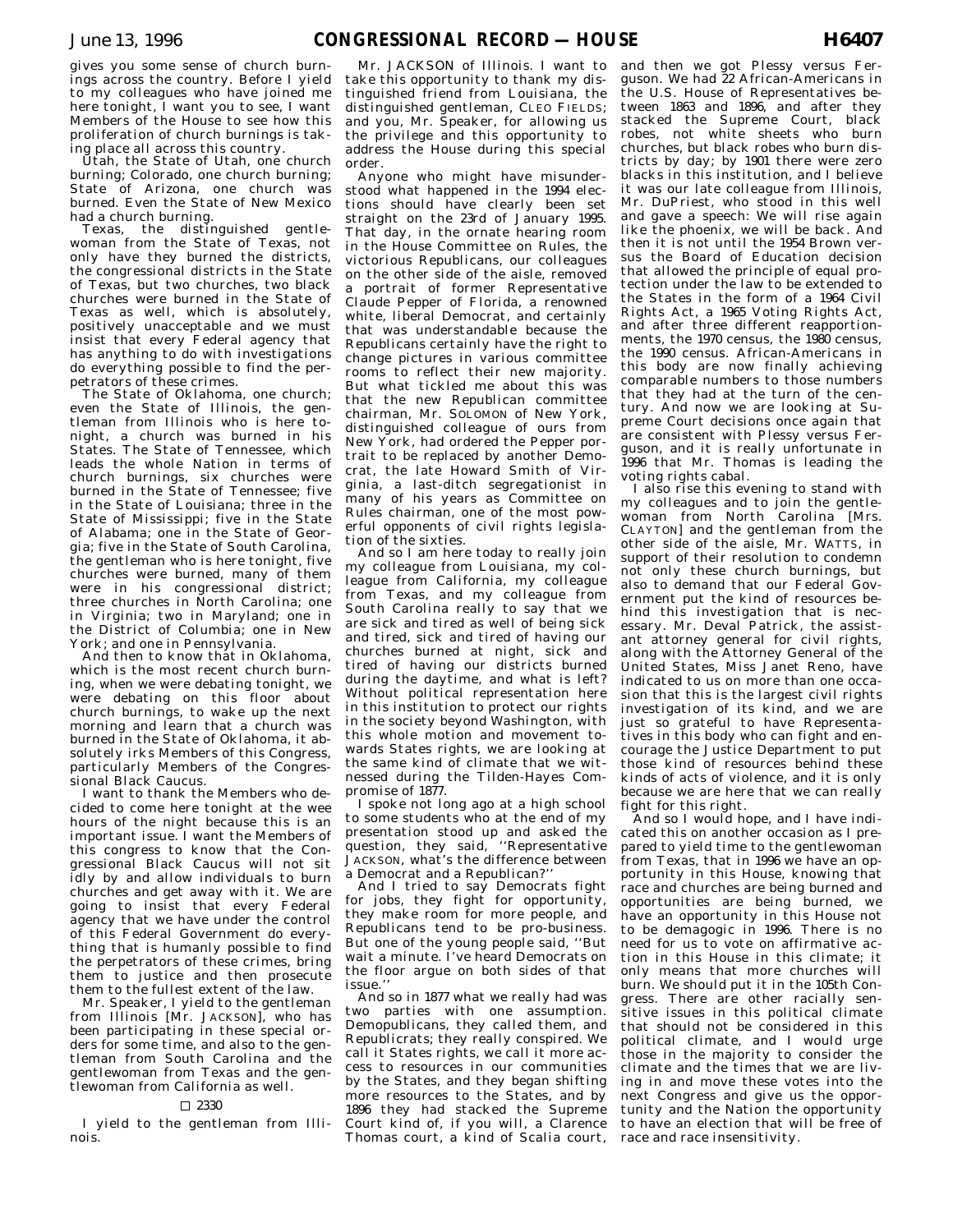And with that, I yield to the distinguished gentlewoman from Texas. She had a very tough and a very long day. She is one of the most outspoken Members in the House of Representatives. We can count on her to fight for women's rights, we can count on her to fight for the rights of locked-out and disenfranchised people in our country, and it is just unfortunate that a woman of her calibre and her stature who has represented not only African-Americans—people see us, they see African-American, but my district is 65 percent African-American, 35 percent white and Latinos and others live in my district. I am not just a black Representative or a black Congressman. I represent probably one of the most diverse districts in this country. I do not know an African-American in here who represents 99 percent African-Americans. Our districts are diverse, and so she represents her district and has served this institution with great honor, and today the Supreme Court of the United States rules against the calibre and the quality of leadership that she represents.

With that, I now yield time to the distinguished lady from Texas [Ms. JACKSON-LEE].

Mr. FIELDS. Mr. Speaker, I yield to the lady.

I think the gentleman is absolutely right. The gentlewoman represents a very diverse district, and, as I stated earlier, we appreciate her leadership, and I think citizens not only in her congressional district but citizens all across her State and citizens all across this country appreciate her leadership, and this time I yield to the gentlewoman from Texas.

Ms. JACKSON-LEE. The esteemed gentleman from Louisiana is appreciated, along with my respect for my colleagues who are here on the floor of the House, the gentleman from South Carolina in his leadership over the years in fighting for the rights of South Carolinians, the gentlewoman and her leadership from California, as I have spoken to her frequently on her concern about education, and the gentleman from Illinois who has reached out to the younger voter and demanded of that younger voter that they be part of this process called America.

The gentleman from Louisiana has had a longstanding friendship with young people, but more importantly I have admired his refusal to, even though tired and maybe sick and tired, never to be broken, and I appreciate your leadership on this special order. You are right to thank the gentlewoman from North Carolina and the gentleman from Oklahoma for their wisdom and vision earlier this evening to begin to set the tone for the American public on this whole issue of the burning of houses of worship.

As I heard for the first time this morning the rendering of the Supreme Court decision, it did not fall to my lot to immediately begin to think about what SHEILA JACKSON-LEE or any

congressperson would do in this circumstance. But I began to think of those individuals in my district who yet have not reached or have not achieved the opportunity of even traveling outside of the 18th congressional district, citizens in my district who have lived their entire life within the context of the historic 18th Congressional District, individuals who are proud, who believe in America, who have sent young men and women off to war but yet live in housing of substandard quality, individuals who are still struggling to get the kind of education to see opportunities for their children, individuals who, if they missed one day of school lunch or school breakfast, their children, of occurs, would suffer the consequences and the pain of hunger; individuals who give their small donations to their beloved churches and pastors, they give their very best. And to be able to have to go home this weekend to speak to these individuals, to be able to say to them that today on June 13, 1996, they were declared less than an American by the U.S. Supreme Court, individuals who heretofore had paid poll tax or had their ancestors or grandparents or parents tell them how difficult it was first to achieve the right to vote in the State of Texas and now having spent just a few short years.

That is what America needs to understand, that these districts have only come into existence a mere three decades or less. Individuals who are in my district may be voting now consistently only for less than 30 years because of the obstacles that have been placed before them to vote even in the smallest election in the State of Texas, and then to have to go home to these individuals and to clear away the confusion for, they will be asking: Are we no longer part of America? Has the district been declared un-American? The chilling effect will be far reaching.

Young people who are just coming out of high school who I had the opportunity to speak before in the recent graduations in my district, bright-eyed and bushy-tailed, if you will, ready for the next day, looking for career opportunities, believing in America; now they must try to understand, are we truly second-class citizens in this country? The criteria used by the Supreme Court today was truly a burning of the Constitution. I would simply ask:

When does a configuration, a drawing, become a higher ideal than the opportunity for people to choose an individual of their choice to represent them in the U.S. Congress? When is it a sin and when is it illegal to take into consideration the diverse concept of race as it is with community of interests so that majority minority districts have now been categorized and labeled as a derogatory concept in the American political system? What does that say to an emerging population who have yet not taken their rightful place in the political arena; a Congress of 435 individuals with a mere 30-plus

African-American Representatives, a number that has grown only since the 1990 census and the 1992 elections?

And so it is important, Mr. FIELDS, that we convene this special order. It is not for any selfish motives of those of us who come to the floor of the House, for I am grateful for the very small opportunities that I have had, but it is for the future of this Nation to recognize that the systematic destruction and undermining of the spirit of those who would cling to democracy is a destruction of this Nation's future. These opinions have continued to chip away at those who have tried to speak peace and equality and inclusion.

And as I bring my remarks to a close, let me say that I am gratified for the words that were said tonight with respect to this blight on America, this blaze on the Constitution, the burning of churches or houses of worship.

My colleagues on the other side of the aisle have indicated that they will rise up with millions of dollars for the ATF, the Alcohol, Tobacco, and Firearms agency.

In the Committee on the Judiciary, under the leadership of ranking member CONYERS and Chairman HYDE, we have brought out a piece of legislation that I have cosponsored to make the prosecution of these individuals more swift and effective.

But the real key has to be that we must catch these individuals and show America that we are serious, and then at the same time as we catch these individuals we must, in fact, begin to understand that we should not hide away from the racial anger and tones that have been set by the climate of political rhetoric in this Nation, and  $\hat{I}$  hope that we all will commit to drawing down our words, stopping the polarization, and in order to do that let me say to you in closing that I am gratified that both Congresswoman CLAYTON and Congressman WATTS accepted my amendment that calls for, this week, calls for this Nation this week to adopt a week of prayer from June 16 to June 23, gathering in our respective houses of worship to speak not only against burning, but against the anger and the rancorous talk and the castigating of those of us who have come first as slaves in this Nation.

We must break the shackles of racism in this Nation. I call upon my brothers and sisters of Hispanics and Anglos and African-Americans and Asians and men and women in all parts of this community, Jewish people and gentiles, to respect the need to embrace each other.

#### $\Box$  2345

I hope as we proceed this evening that our Supreme Court will be able to reconsider itself, and recognizing it as the highest body in the land, I respect its privilege, but I would simply hope that they would call upon the spirit of the Honorable Justice Thurgood Marshall who came to that court as a victor and a soldier and a general in the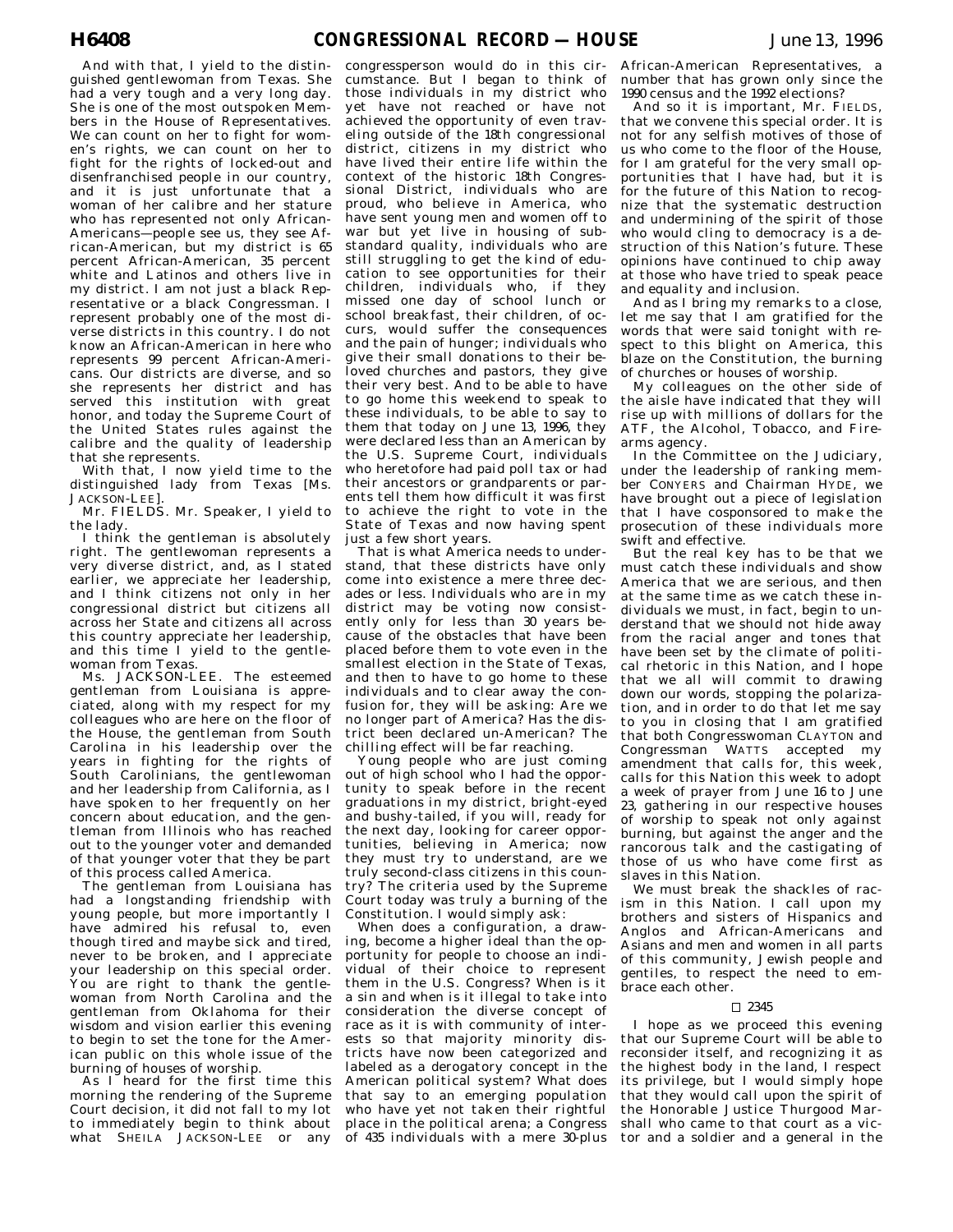war of civil rights, and he carried the message forward that in fact we all are created equal. If we take that claim, we will stop the burning of the districts and we will stop the burning of the houses of worship, and we will rise as Americans together, and we will not be singing that song, ''We Shall Overcome,'' but we will sing the song, ''We Have Overcome.''

I hope this special order will be in tribute to the gentleman from Louisiana [Mr. FIELDS] that Americans will listen and rise up to support freedom. I yield back to the gentleman from Louisiana.

Mr. FIELDS of Louisiana. I thank the gentlewoman for yielding.

Now I would like to recognize the gentlewoman from California [Ms. MILLENDER-MCDONALD]. Before I do, I would like to say that in our discussions on this task force on church burnings across the country, particularly in the southern part of our country, the gentlewoman from California, who by the way, is new to this body, made it very clear that we should have hearings, we should talk to ministers, we should talk to community people, people in the community about their feelings, and also make sure that there is a relationship merged between the investigators, the Federal agencies, and these ministers and these parishioners of these churches. I just want to thank the gentlewoman for her leadership because as a result, there was a meeting at 8 a.m. this morning in the office of the gentleman from Michigan [Mr. CONYERS], and as a result of that meeting, the ranking member of the Committee on the Judiciary decided to start his hearings right here in Washington, DC. Because of her leadership, we will be traveling all across the country as a caucus, Members of the Congressional Black Caucus, in each of these several States holding hearings on church burnings.

At this time I would like to yield to the distinguished gentlewoman.

Ms. MILLENDER-MCDONALD. Mr. Speaker, I thank the gentleman from Louisiana. It is really fitting and absolutely great for me to see two young African-American men who are role models who are here tonight at this hour to talk about the rash of church burnings in this Nation. Then to hear the gentlewoman from Texas [Ms. JACKSON-LEE], who speaks so eloquently on this floor, who has to now go back and try to see what she can do with the recent decisions that have been brought down on her by the Supreme Court.

I would like to thank also the Speaker for allowing us tonight to come and speak about the rash of church burnings. Mr. Speaker, this issue is very important to me, as it should be to all Americans. However, I have a special concern about the rash of church burnings that is taking place across the South and other areas as I have lived through a similar period.

During the 1950's I was the child of an active Baptist minister in Alabama.

Given my father's status and the respect he had earned, especially among the African-American community, we lived in fear every night of the bombings and the arson that was rampant at the time. The young women who were killed in the church bombings in 1962 were neighbors and friends of our family.

Mr. Speaker, I can personally attest to the fact that these burnings, both in the 1950's as well as the ones with which we are currently faced, are acts of terrorism.

Furthermore, the U.S. Government, which spends billions of dollars each year investigating and attempting to abate terrorism here and abroad, should do all it can to stop this terrorism that is currently invading the souls of our community.

As we are all aware, Mr. Speaker, terrorism such as these church burnings is the insidious act of cowards; people who are too afraid to air their hatreds or fears in public lest they meet others who may be able to talk some sense into them during a debate.

Yet in order to really understand these random acts of violence and hatred, we should perhaps look at the culture by which they are being perpetuated.

The burning of African-American churches is but one manifestation of the fear, the hatred, and the divisiveness that is becoming more and more prevalent in our society.

Mr. Speaker, we see this divisiveness in ballot initiatives, we hear it in stump speeches by some politicians, and we witness it even in some of the legislation that is coming before us.

Moore and more, people are blaming minorities, immigrants, and women for their woes or their fears.

In my home State of California, we will have a ballot initiative in November on Whether or not to do away with all affirmative actions programs. This initiative follows closely on the heels of the Governor of my fair State asking the regents of the University of California to abolish all affirmative action administration programs.

While these actions, Mr. Speaker, as well as legislation that has been introduced here and in other bodies to eliminate affirmative action programs are not terrorism on the same level as the church burnings, they are born from the same fears and divisiveness.

What we, as national leaders, Mr. Speaker, should do is try to pursue a rational debate to try to solve the problems that face all Americans, regardless of their color, their age, their gender, or their religious affiliation.

We, the political leaders of our Nation, should not try to use the fears of the population to promote ourselves or our agendas. In doing this, we are only creating an environment in which hatred and anxieties are driven to extreme measures, such as those we are witnessing in the South and other places.

So, Mr. Speaker, I urge all Americans to join us in speaking out against the

current rash of church burnings and to alert the perpetrators that this is not how civilized people conduct themselves.

I also urge Americans, and especially the politicians, to pause before they speak words of divisiveness. Rather than playing on and driving the fears of some citizens, I would hope that we could begin to work together for the resolves that will help all Americans build a better nation and indeed a better world.

Mr. FIELDS of Louisiana. I thank the gentlewoman. There are individuals in this country who are trying to turn back the hands of time, trying to make 1996 look like 1896, but we are not going back. We have come too far now. We have come to a threshold of freedom, and we have reached the periphery of liberation and we have seen the ambition of liberty. We are not going back.

There are those who try to burn opportunities by burning affirmative action. Some try to burn political inclusion by burning congressional districts, and some even try to burn our spirits by burning churches. But we are not going back.

At this time I would like to yield to the gentleman who has probably the most experience in the civil rights movement of all of us here tonight, the senior Congressman from the great State of South Carolina, who I have a great deal of respect for.

I want to say to the gentleman, I have never been confronted with a door that said colored or white only. I have never had to sit in the back of a bus. I am benefiting from fruits of a tree that I did not plant, I did not nourish, and I did not even shape. I am here today because of people like the gentleman from South Carolina who stood in those many lines and who marched the many highways. And I just want to say thanks to the gentleman, and I know I speak for the gentleman from Illinois as well.

#### $\Box$  2355

We are here today because of the sweat and tears of your work and we want to thank you. I yield to the gentleman from South Carolina.

Mr. CLYBURN. I thank the gentleman very much, my good friend Mr. FIELDS from Louisiana. Thank you, first of all, for your kind words.  $\tilde{I}$  am pleased to hear them and I hope that I continue to earn them.

Second, let me thank the gentleman for organizing this special order. I think that your work chairing the Task Force on Church Burnings for the Congressional Black Caucus is work that is to be commended and I thank you so much for brining us all here this evening. I am pleased to join with my colleagues in this special order.

Let me begin my comments by first of all congratulating the people of South Carolina, Williamsburg County, Greeleyville.

As you may recall, this past Tuesday evening, I traveled to South Carolina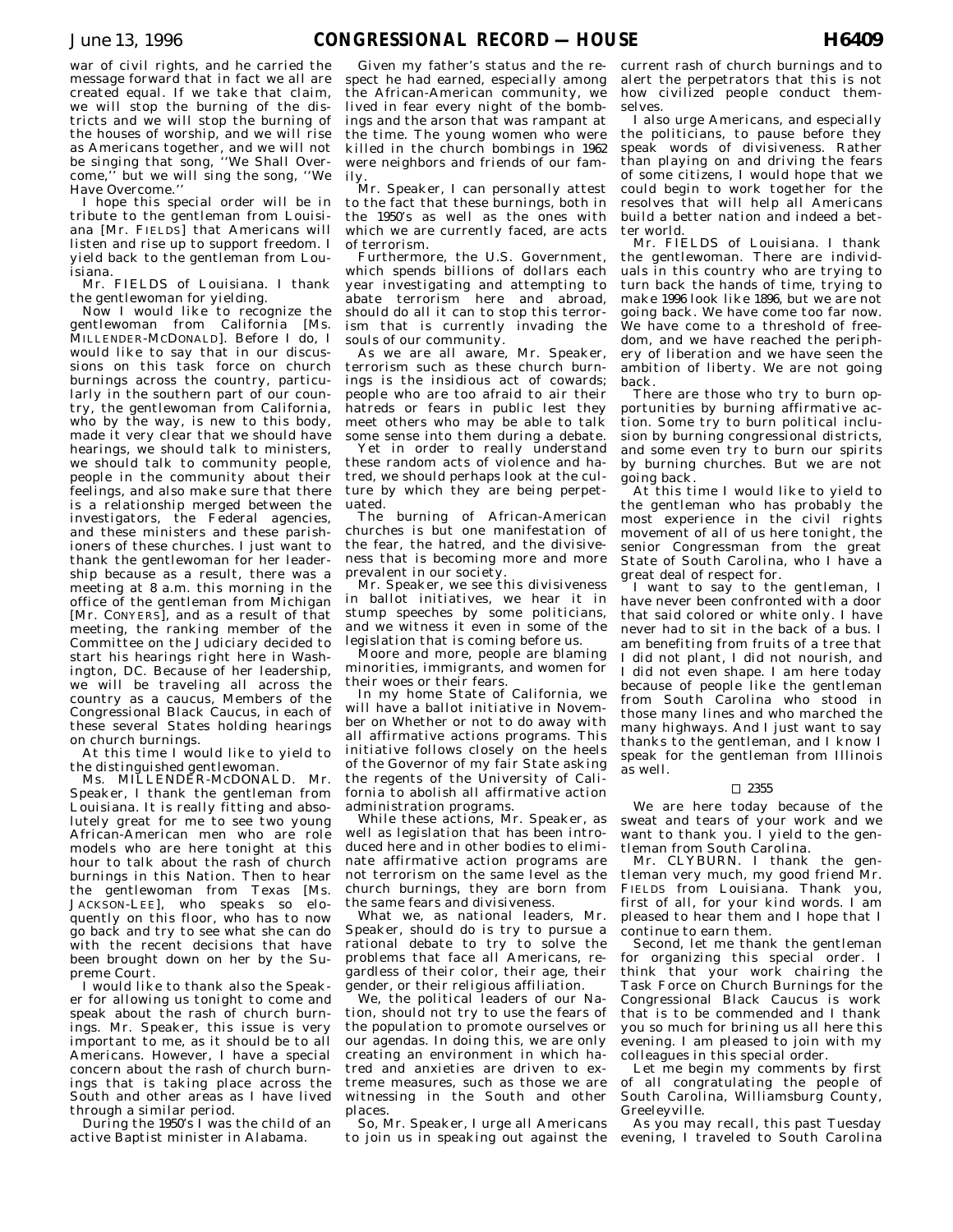where on Wednesday morning I went with President Clinton to visit the Greeleyville community, the community that suffered a church burning on June 20 of last year. On Wednesday, we met at the site of a new church. On this coming Saturday, 360 days after their church was burned to the ground, the people of Greeleyville, the members of Mount Zion AME Church, their pastor, Reverend Terrence Mackey, will all gather at the site of the old church and they will march one mile to the new church. I think that the people of that community, black and white, have demonstrated to all of us what can be done and what should be done in responding to these kinds of vitriolic actions.

I am very pleased with their demonstration of cooperation. Earlier this evening I heard one of our colleagues talk about the difficulty that a community is having rebuilding a church that was burned. I thought as he spoke of the people in this little town in the poorest county in South Carolina, how they all banded together, irrespective of skin color, irrespective of hair texture, and they all came together to make sure that they demonstrate to the rest of the world how we ought to conduct ourselves.

Mr. Speaker, I know that the time is late and I think my time is running out, but I want to say one thing in order to make my point.

Many of you may recall that Martin Luther King Jr. in 1963 issued a letter from the Birmingham City Jail, a letter that spoke to the question of time and the neutrality of time. King admonished us in that letter that we are going to be called to repent in this generation not just for the vitriolic words and actions of bad people but for the appalling silence of good people.

want to say to all the Members of the body and the people of our great Nation that these vitriolic actions may be bad but it is just as bad for us to remain silent.

So I want all of us to speak up and speak out and make sure that we do so in such a way that the people who perpetrate these vitriolic acts will be driven back under the rocks from which they came and hopefully we, the good people of our Nation, can march forward together.

I thank the gentleman so much for letting me be a part of this special order.

Mr. FIELDS of Louisiana. I thank the gentleman.

In closing, I would just like to say to the gentleman that I am happy and pleased that this Congress, and the American people should know that this Congress stands in unison, we stand together tonight, both Democrats and Republicans, blacks, whites, young, old, men and women. We will not tolerate the burning of any churches. We are going to appropriate the necessary resources to the agencies that are conducting investigations and we will find the perpetrators of these crimes and they will be brought to justice.

To end this special order, I yield to the distinguished gentleman from Illinois. Before I do, I want to leave on this note. I often talk about what we have in common.

I will never forget when I graduated from high school my mother said, ''What's the universal language?'' I said, ''It's English, Mom.'' And she said, ''No, it's not.''

She said, ''If you cry, can you cry in English?'' I said, no.

She said, ''If you're in Spain can you cry in Spanish? If you're in France can you cry in French?'' She said, ''No, you cry in pain.''

There is a lot of crying taking place tonight. I do not care if you are black or white, young or old, male or female, we all cry the same. I would hope we would work together to end that cry.

I yield to close to the gentleman from Illinois.

Mr. JACKSON of Illinois. Let me say that I think the gentleman from Louisiana's words were most appropriate and fitting to close this special order.

[National Rainbow Coalition, June 13, 1996] ''BURNING CHURCHES, BURNING OPPORTUNITY'' JACKSON ATTACKS SUPREME COURT DECISION

Washington, D.C.—The Reverend Jesse L. Jackson attacked today's Supreme Court decision which struck down majority-minority districts in North Carolina and Texas.

'At night, the enemies of civil rights strike in white sheets, burning churches, Jackson said. ''By day, they strike in black

robes, burning opportunities.'' ''1996 is looking more like 1896 every day,'' Jackson continued. ''Churches are burned, all across the South. The gains of the Second  $Reconstruction$  won by  $\overrightarrow{Dr}$ . King are being rolled back, just like Jim Crow rolled back the gains of the First Reconstruction. The Supreme Court in 1896 ruled on Plessy vs. Ferguson, with its idea of 'separate<sup>'</sup> but equal.' The Supreme Court now puts out ruling after ruling under the pretense that after four centuries of slavery and apartheid, that a white population which makes up 85% of the electorate, and an African American electorate which makes up only about 10%, operate on an equal playing field.'' Jackson noted with approval the words of

Justice Stevens, who wrote: ''A majority's attempt to enable the minority to participate more effectively in the process of democratic government should not be viewed with the same hostility that is appropriate for oppressive and exclusionary abuses of political powers.''

Jackson also commented on those who voted in the majority: ''On the side of those voting to end the Second Reconstruction, we find Chief Justice Rehnquist, who first came to public notice as he attempted to intimi-

date minority voters from going to the polls. ''Second, we find Sandra Day O'Conner, an affirmative action justice, who is only on the court because the civil rights movement and the women's movement forced America to widen the pool of those 'qualified' to serve in our nation's highest positions—despite that, she votes to end the most effective electoral remedy we have yet found to diversify the make-up of our legislatures.

And third, of course, we find Justice Clarence Thomas, who is on the Supreme Court only because he is Black—no white justice with his limited legal experience would ever have been considered for that position—and yet he turns his back on the same movement and remedies that allowed him to rise.

'Clarence Thomas is a memorial to George Bush's racial cynicism, and he has imposed upon us blow after blow more devastating than anything George Wallace was able to deliver.

Jackson concluded: ''It is humiliating and painful to watch a prime beneficiary of Martin's movement stick the dagger in the heart of Dr. King's dream.

''Districts have historically been drawn based on incumbency, political parties, geographical boundaries, and industry. Racial factors were added after judges found, years after Selma, proof of patterns of racial dis-crimination. Therefore, they ordered the redrawing of boundaries for 'racial inclusion,' rather than 'racial exclusion.' These judges chose to be 'race-affirmative,' to offset centuries of 'race-negativity.

''The result after the 1992 elections was the most representative U.S. Congress, and the most representative state legislatures, in the history of this nation. This is the context in which the Supreme Court today has acted to wound Dr. King's dream.

'America is moving towards the end of this century with the same tragic music with which Plessy v. Ferguson ended the last century. And the saddest notes of all are being played by one of the civil rights movement's prime beneficiaries—Clarence Thomas.

Mr. COYNE. Mr. Speaker, I rise tonight to join in this special order on the recent rash of arson attacks on African-American churches throughout the South.

It causes me great pain that such a special order is necessary today, 40 years after Brown v. Board of Education and 30 years after the civil rights breakthroughs of the 1960's. I think that we all had believed that we were past the shameful period of our Nation's history when racist hate groups bombed and burned African-American churches in order to frighten African-American communities into submission.

I don't know whether these fires were primarily the product of some misguided individual or some fringe hate group-or whether they represent the uncoordinated acts of a number of people who have focused their hatred and frustration on these churches. We will have to wait for the results of the ongoing investigations to find that out. But I do know that—whatever the reason—such acts are unacceptable. They are unconscionable.

Few crimes are as abhorrent as an attack on a church. A church is a place to worship God. It is the heart of the moral and emotional life of any community. An attack on a church is a clear statement of hostility toward an entire community. In a country like ours that places a very high value on freedom of association, freedom of religion, and our Nation's diverse ethnic background, it should also be interpreted as an attack on the ideals and principles of our society.

One such case would be too many. But a single case could be understood as the isolated action of some sick individual. Unfortunately, the number of such crimes has grown so great that I think we can reasonably conclude that these arson attacks are racially motivated and, to some undetermined extent, organized. Clearly, African-American churches have been targeted because they represent the moral and emotional center of these communities. These attacks are clearly hate crimes directed at African-Americans. These crimes make clear that our Nation's painful struggle over race relations is far from over. Moreover, the sheer number of attacks suggests some kind of conspiracy, as well as a number of copycat free agents.